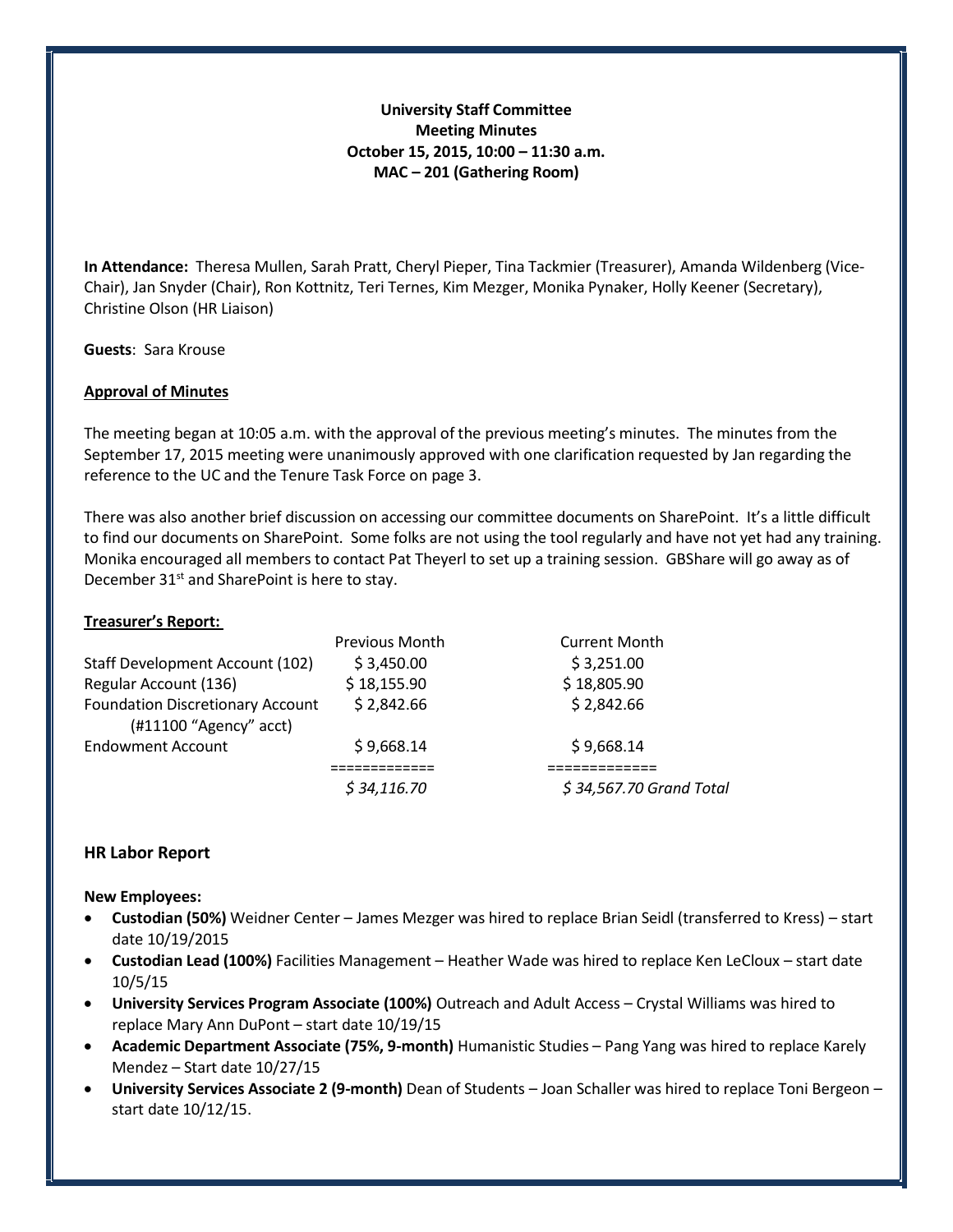• **Financial Specialist Senior (100%)** Bursar's Office – Kevin Suddick was hired to replace Paul Sheedy – start date 10/26/15

## **Positions Being Recruited:**

- **Custodian (100%, Third Shift):** Operations. Incumbent: Terri Antonio-Martinez (not yet posted)
- **Custodian (100%, First Shift):** Operations. Incumbent: Heather Wade
- **University Services Associate 2 (100%)** Provost Office to replace Charmaine Robaidek and Dana Mallet
- **Library Services Associate – Senior (100%)** Library to replace Jeanette Skwor
- **HVAC Specialist (100%)** Facilities Management to replace Michael Van Oss
- **University Services Program Associate:** Registrar. Incumbent: Christine Nelson
- **IS Resources Support Technician:** Registrar. Incumbent: Carl Graf
- **IS Business Automation Analyst:** Financial Aid. Incumbent: Adam Parks
- **Printing Technician:** Marketing and Communication. Incumbent: Nancy Matzke and Betsy Bassett-Piehl

### **Recruitments on Hold:**

• **Electronic Technician Media Intermediate (100%)** Academic Technology Services. Incumbent: Ron Kottnitz.

### **Vacant Positions:**

- **Program Assistant:** Chancellors Office. Incumbent: Rebecca Ouradnik.
- **Library Services Assistant – Advanced:** Library. Incumbent: Wendy Guerra
- **University Services Program Associate:** University Advancement. Incumbent: Elizabeth Teubert

### **Other Updates:**

- Open enrollment Oct 5-30. Open lab times posted on HR Blog and in HR Connect if you have any questions or need assistance during open enrollment.
- Continued work with ASC on the handbook updates, code of conduct, and title change guidelines.
- Input and discussion about 360° Evaluations for staff- this came up as part of the discussion about merit/performance for University Staff.

# **US Committee Reports**

- **Election Committee**  Thankfully, nothing new to report.
- **Personnel Committee**  The Career Progression policy is now in its draft form. Compensation is up next and we are waiting for information from HR to continue. The ASC, Personnel Committee, USC chairs and HR will be meeting soon to discuss the handbooks.
- **Professional Development Committee**  There are three professional development requests pending reimbursement: Amanda Wildenberg, Kevin Boerschinger and Marie Helmke.

Fall Conference: The Conference planning is well underway. We now have 123 people registered: 57 from GB, 31 from NWTC and 35 from elsewhere. One breakout session was cancelled due to low interest and if anyone would like to help stuff goody bags, contact Teri. She'd like to avoid "too many cooks in the kitchen" but is always happy to have help with the stuffing.

Joint Sessions with the ASC Prof. Development Group: The ASC has gotten word that they do have available funds and would like to do some joint seminars again this year; however, given the timing of our Fall conference, we will probably wait to do anything with them until later in December or sometime next semester.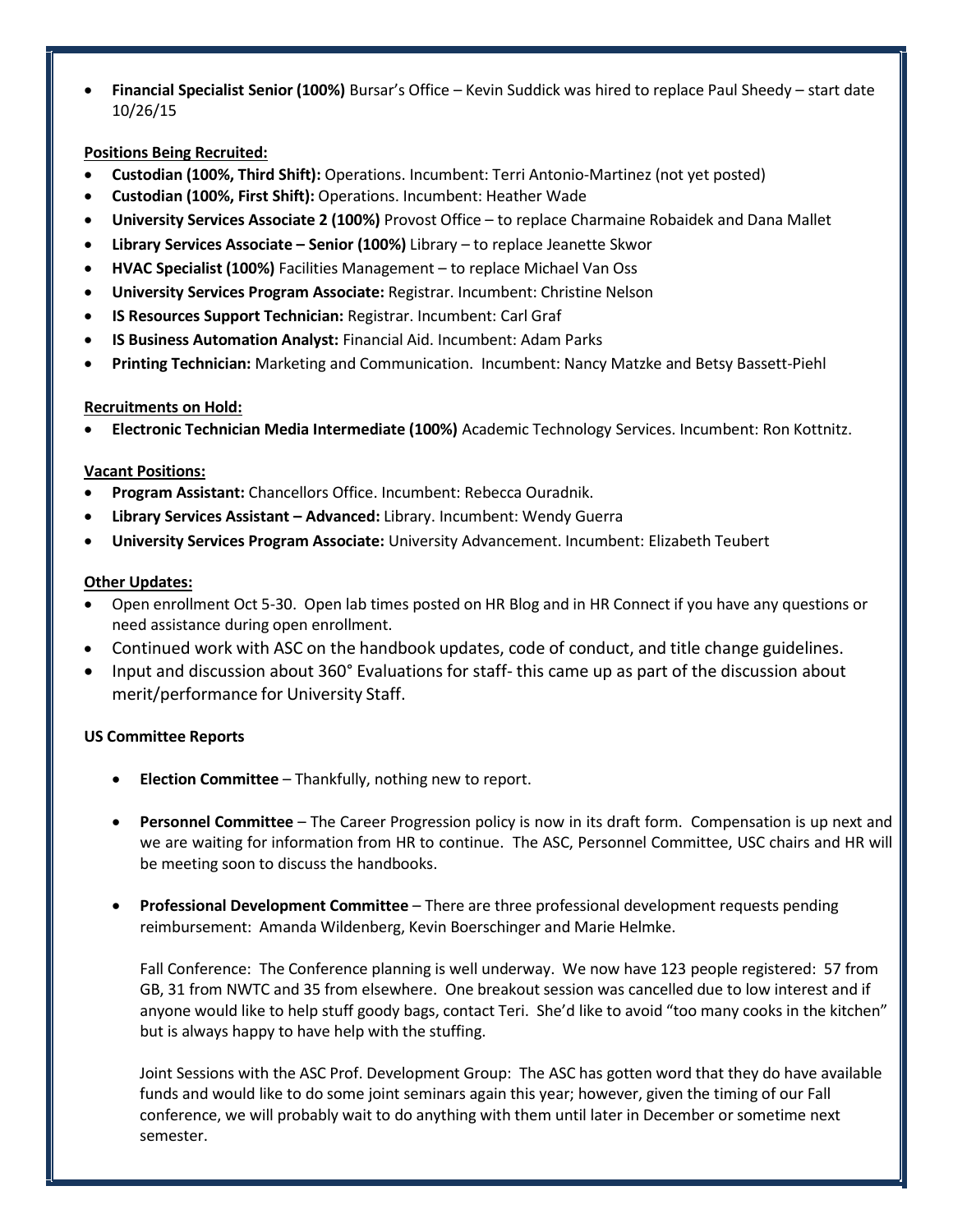• **UW University Staff Rep** – Ron attended the most recent UW Staff Rep meeting with the BOR's which was held in Madison. They had a nice meal at Ray Cross's residence and some good discussion with the Chancellors.

#### **Campus Shared Governance Committee Reports and Updates**

- **Shared Governance Leadership Group** The Shared Governance Leadership group has been working with the UC on the reorganization of the colleges and contributed to the message from the Chancellor regarding the Four Dean Model. They are currently in a holding pattern and are currently functioning more as an "extended UC."
- **Legislative Affairs Committee** Has not yet met.
- **CWC** This committee met yesterday (October 14th). Christopher Martin was elected Chair. The rest of the meeting's discussion revolved around what the committee will focus on this year: 1) Faculty; 2) Reassignments and Course releases: transparency and uniformity between Units; 3) Staff Workload; and 4) Pay Plan methodology.
- **University Committee** John Lyon, the chair of the University Committee, has asked for input from the units regarding the Merit Review process and how it relates to the possibility of available funding for Merit compensation. Although the USC has not "officially" been asked to provide input, Jan feels that our current Performance Review procedure is a good place to start. We are probably ahead of the game with the process. The outstanding question is "how do we decide who gets the funds?" How are we rated and how does this translate into Merit compensation? We need to come up with a plan that will provide numerical ratings. This will be discussed in the near future.
- **Faculty Senate** The Four Dean model was discussed at the most recent Faculty Senate meeting. The Chancellor presented it as "our only out" to save us from the financial issues we face due to the budget cuts. The new model will allow a better structure for workload shifting and sharing of resources. He anticipates that the new model will go into effect in some form during Spring 2016 with a full roll-out in 2016-17.

The Senate also discussed the merger of the PEA and URS units and voted on the approval of Form K, which moves the merger forward in the approval process.

Other items of discussion: Program discontinuance, the Layoff Policy and Severance Pay.

Cash Audit: a heads-up was given to all regarding a future cash audit. While nothing is currently scheduled, we may all want to be aware that a cash audit is being planned and it will, more than likely, include any petty cash accounts that may be in the departments. Be aware and be prepared.

Base pay adjustments for the faculty: The Provost mentioned that there is \$127,900 that has been earmarked for base pay adjustments for the faculty. How this will be distributed has yet to be determined.

And finally, UW-System reorganization: There are 30 positions that will be cut due to the merger of the UWcolleges.

Parade Committee - The annual Holiday parade will be held on November 21<sup>st</sup> in downtown Green Bay with our Chancellor and Mrs. Chancellor serving as the Grand Poobahs (Grand Marshals) of the parade.